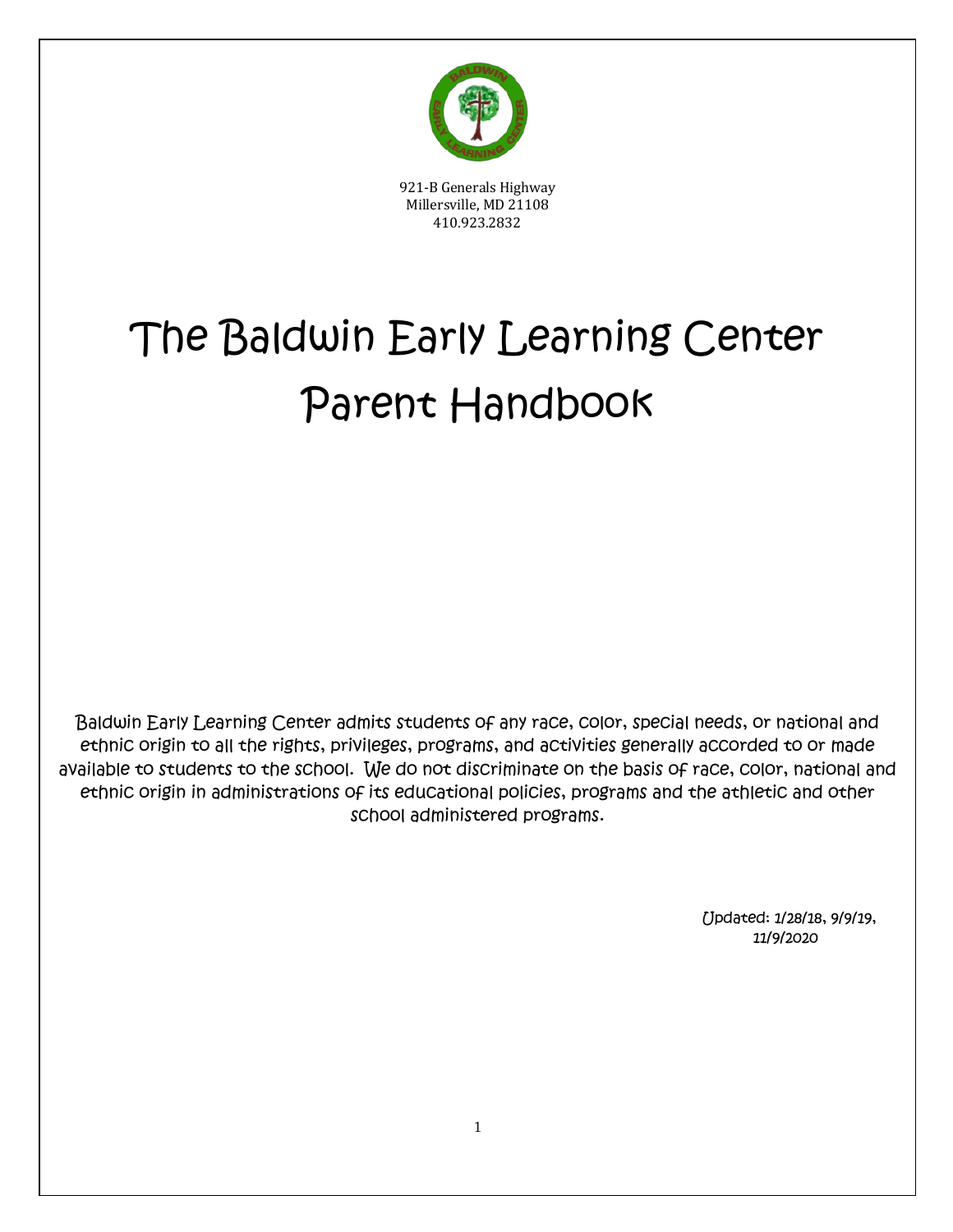# Parent Handbook

### Mission Statement

To teach children Christian values in a safe and loving environment.

### The Philosophy of Our Center

Early Childhood development is a process that is continually changing and expanding, therefore both structured and unstructured activities are offered for children. Our philosophy is one of freedom to learn, grow, and make choices. The children are encouraged to make choices based on their interests.

We believe that children learn through play and we have structured the environment to reflect that belief. We believe that every child is a child of God and is valuable to society.

We believe that Baldwin Early Learning Center can provide a service to the community by offering high quality child care in a Christian atmosphere.

We believe that play is work and when properly supervised and directed, it will assist children in learning how to cooperate, care for others and develop their own creative potential.

We believe that adults who care for children must be sensitive to the "whole child" and provide developmentally appropriate activities for positive growth.

We believe in supporting children and their families with their primary languages and cultures. We provide resources in Spanish as well as English. Many of the classroom items are labeled in Spanish in order to support our Spanish speaking families. Families are encouraged to share their culture through discussion, classroom visitation, and sharing of cultural artifacts.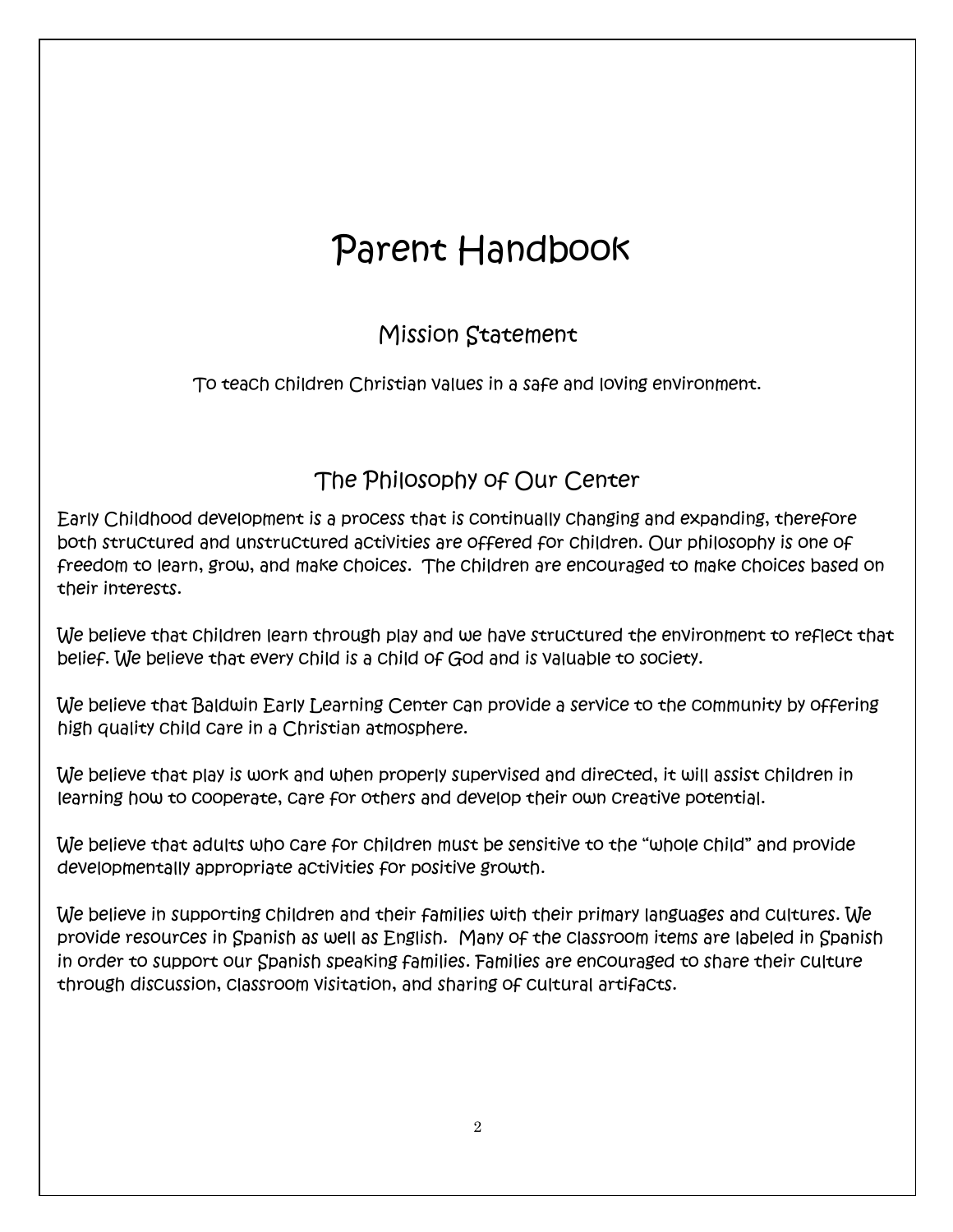### Affiliation Statement

Baldwin Early Learning Center is affiliated with the Baldwin Memorial United Methodist Church as part of its mission of community outreach. As a subsidiary of the church, Baldwin Early Learning Center is non-profit and tax exempt.

### Curriculum Statement

Baldwin Early Learning Center uses the state approved curriculum Investigator Club for those children in our Preschool 3 and Pre-K programs. The teacher of our two year olds uses the state approved curriculum called Healthy Beginnings. The reason these programs were selected was because the curricula teach to the whole child which aligns with the philosophy of Baldwin Early Learning Center. To learn more about these curricula, please follow the links: www.investigatorclub.com and www.marylandhealthybeginnings.org.

### Baldwin Early Learning Center and the Americans with Disabilities Act

The ADA assures full civil rights to individuals with disabilities, including access to and accommodations in preschools and child care settings. Under the ADA, Baldwin Early Learning Center cannot and will not discriminate against parents or children with special needs, nor will we charge more than we would for any other child.

Baldwin Early Learning Center believes all children benefit from a high quality preschool education. If your child requires accommodations for a special need, please let us now at the time of enrollment so we may create a plan to meet your child's needs. As with all families who plan to enroll their child with us, we hold a Pre-enrollment Conference with the parents/guardians and the teacher. During this conference, a plan will be created in order to set up the least restrictive environment for the child.

Baldwin Early Learning Center is willing to make "reasonable accommodations" which meet the children's individual needs.

Our staff meets licensing and credentialing requirements by attending classes and workshops on including children with special needs.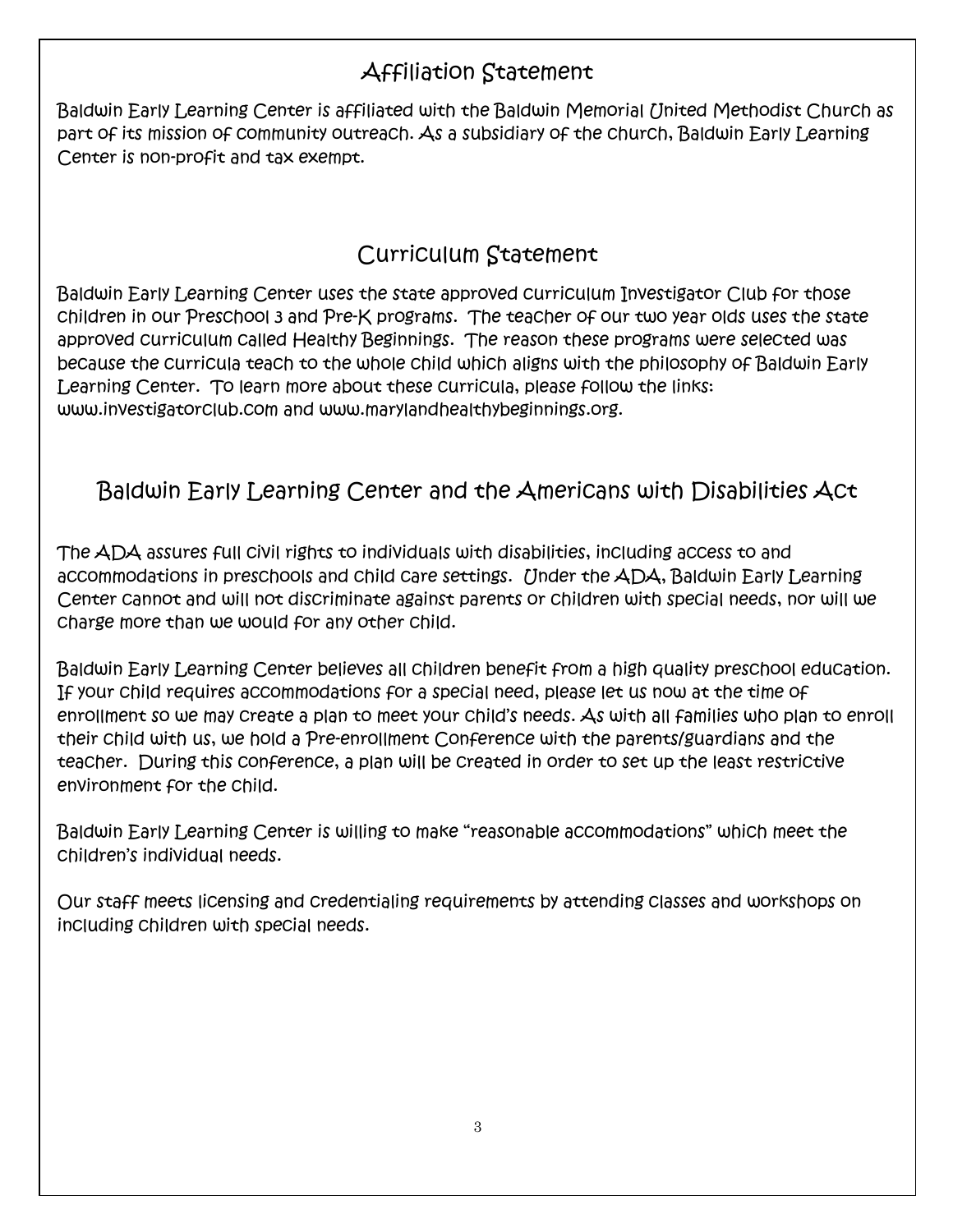### Enrollment and Registration

Enrollment shall be granted without discrimination in regards to sex, race, color, religion, special needs, or political preference. Currently enrolled students and their siblings are given enrollment priority for the following school year. Re-enrollment is offered on a first-come, first-serve basis. Regular enrollment occurs on a revolving basis throughout the year as space is available. At the time of enrollment, parents/guardians are required to complete a registration form accompanied by a non-refundable payment.

Upon enrollment, the parent / guardian will receive a packet of paperwork or may download them from our website. The paperwork must be completed before the student's first day. These forms include:

- 1. Health Inventory
- 2. Immunization Record (all immunizations must be up to date for the child's age)
- 3. Emergency Information Card
- 4. Permission slips
- 5. Family Information Form

At least one complete change of clothing should be kept at the center at all times. We ask that you enclose it in a gallon size ziplock bag labelled with your child's name.

#### Tuition and Additional Fees

- ❖ Registration: There is a *nonrefundable* registration fee per child that is due annually upon registration. There is a non-refundable registration fee for the summer. This fee covers all administrative costs associated with enrollment.
- $\clubsuit$  Bounced check:  $\triangle$  \$45.00 fee will be assessed for returned checks.
- $\clubsuit$  Tuition Advance: Before your child can begin care, an advance payment of one week will be collected. This will be applied to your last week of service. Payments will be credited annually. A new advanced payment is due at time of registration.
- **\*** Tuition: Tuition is due by Monday for the *Current* week. If tuition is not received by Monday a \$35 (thirty-five) late fee will be charged. If tuition is unpaid after one full week, your child will not be admitted to our school until the payment is collected. Tuition payments are not subject to reduction or refund due to absence from a school closing, holiday, vacation, or illness.
- $\clubsuit$  Nap Mats are furnished by the center for rest time. Parents are asked to purchase bedding for the mat from the center at an additional fee of \$25.00. All items are to be labeled with your child's name, washed on Friday and returned to the center on the following Monday.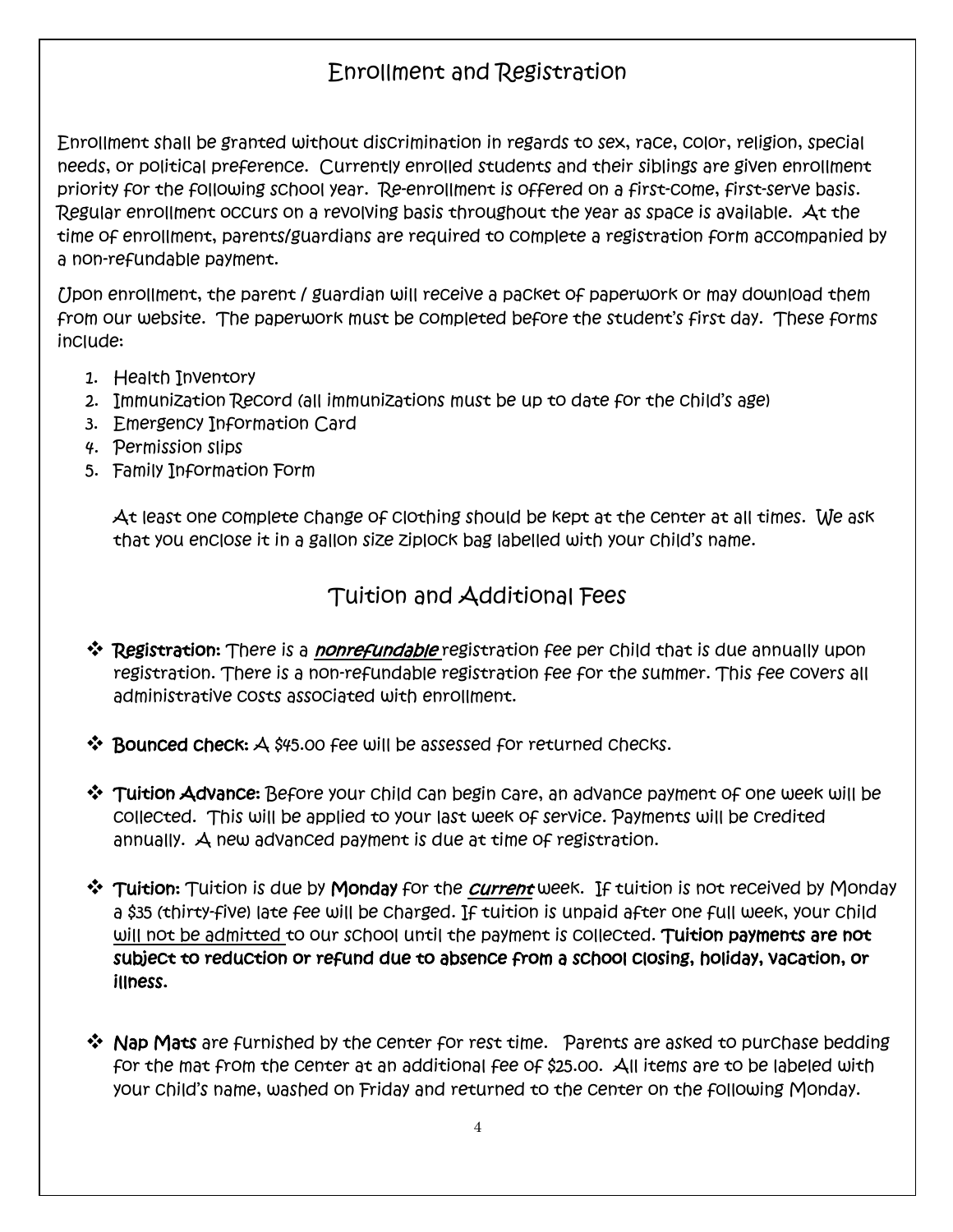- v Public School Closings: School-Age children (Grades K 5) may attend Baldwin Early Learning Center when Millersville Elementary School is closed at no additional cost other than your normal weekly tuition if they are signed up for both before and after care services. Closures include 2 hr. delays, early dismissals, and full day closures. If your child attends before or after care only then they will be charged \$15.00 per day for full day closure as well as early dismissal days.
- \* Inclement weather /Emergency closing payment: Payment is expected as usual for the first two days that Baldwin Early Learning Center is closed, whether the event is weather related or facility related. In the event that the building which houses the ELC cannot be occupied due to things such as power outage, lack of water or septic access, or damage to the building from environmental issues, to name a few possibilities, and that the children cannot be temporarily located at another location such as the Church's Sanctuary, parents are responsible for the first two consecutive days of the outage. Parents are not responsible for outages from the same incident that extends beyond two consecutive days. Please see page 10 for additional information concerning closings.
- $\clubsuit$  Late Fee for Pickup. If you arrive after our closing time to pick up your child, you will incur a charge of \$2.00 every minute after closing time. The charge is per family if you have more than one child. If you are running late, please notify the school and make other arrangements to have your child picked up. For half-day students, pick up time is at 12:30. If you arrive after 12:30, you will incur a late charge of \$2.00 per minute. The late pick-up fee should be paid either online or in your check when you make your next tuition payment.

#### Termination of Services

- $\mathbf{\hat{P}}$  Termination of Services by parent: In the event that you need to terminate your agreement with our school for any reason, two weeks written notice is required. If you abruptly withdraw your child without just notification, you become responsible for two additional weeks of tuition less your advanced payment. With the proper advance notification, you may use your advanced payment towards your last week of service.
- $\clubsuit$  Termination of Services by center: It is our goals to assist each child develop self-discipline and self-control. We will not allow any child to hurt another by being cruel and abusive either physically or verbally. If this specific behavior is a continual occurrence, we will have conferences with parents to try different approaches. When all avenues are exhausted and there is no improvement, it will be the decision of the directors to dismiss the child from our center. Baldwin Early Learning Center will forfeit the advanced payment and refund any remaining balance to the parent within 30 days of dismissal.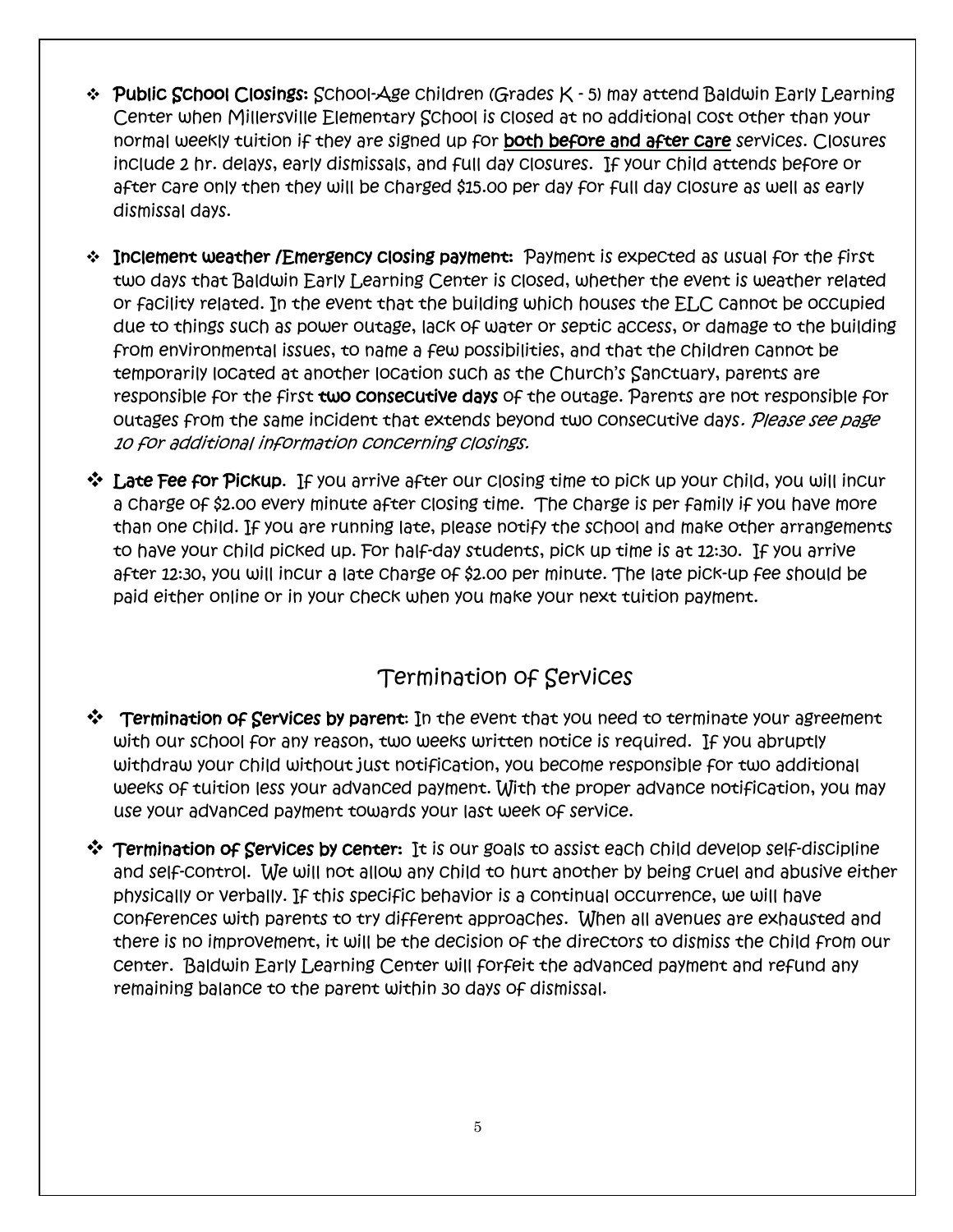### Health and Safety Policies

For the physical safety of your child and of the other children enrolled, the following safety and health policies will be enforced:

- $\clubsuit$  Smoking is prohibited at all times, and at all locations of Baldwin Early Learning Center, including properties and grounds. This policy applies to all faculty, staff, students, visitors and contractors. Baldwin Early Learning Center also prohibits littering the campus with remains of any tobacco products.
- $\clubsuit$  Upon arrival and departure, you are required to notify a teacher and sign your child in and out every day. It is necessary for the staff to have an accurate count of children in attendance on a daily basis in case of an emergency evacuation. If someone other than you will be picking up your child, please notify the directors. We will not release a child to anyone not listed by the parent on the Emergency Contact Form unless we receive written permission. Be sure that the person picking up your child has a picture I.D. (driver's license, etc.)
- $\clubsuit$  Staff members / teachers will not release a child to any parent, relative, or other authorized adult that appears to be impaired by the use of drugs or alcohol. In the event this situation occurs, a phone call will be made to the parent or emergency contact person.
- $\clubsuit$  In cases where family court or other legal entities have established visitation or custody rights, a copy of the court orders must be provided to the center. A copy of the court orders will be maintained in the child's school file. The courts orders will be strictly adhered to by the Baldwin Early Learning Center.
- $\clubsuit$  All exterior doors, as well as the classroom doors, are kept locked to insure the safety of our children. Our foyer has a camera and a buzzer which allows the office to see and hear each person as she/he arrives. Each staff member has a key which is used to unlock and relock the doors.
- $\clubsuit$  Playground Safety: Cones are placed at both entrances of the parking lot, designating it as an area which should not be crossed by vehicles at any time. The children cross to the playground and use the area for bicycle/trike play.
- $\clubsuit$  An Emergency Evacuation Procedure is posted in each classroom. The center is protected by smoke detectors located in each classroom. Fire drills are practiced each month and Shelter in Place drills twice per year.
- $\boldsymbol{\hat{\cdot}}$  Parents agree, by signing the Emergency Adult Agreement, to allow Baldwin Early Learning Center to secure medical aid for your child. All medical expenses, if any, are the responsibility of the parent(s) or guardian(s).
- $\clubsuit$  No medicines will be administered by the center to your child unless a medications form is signed by a physician and is brought to the center along with the medicine. The form should state when and how the medicine is to be administered. These forms are available in the office. All medicines must be in its original packaging with a pharmacy label affixed. All medicines are to be brought to the office with the appropriate paperwork. No non-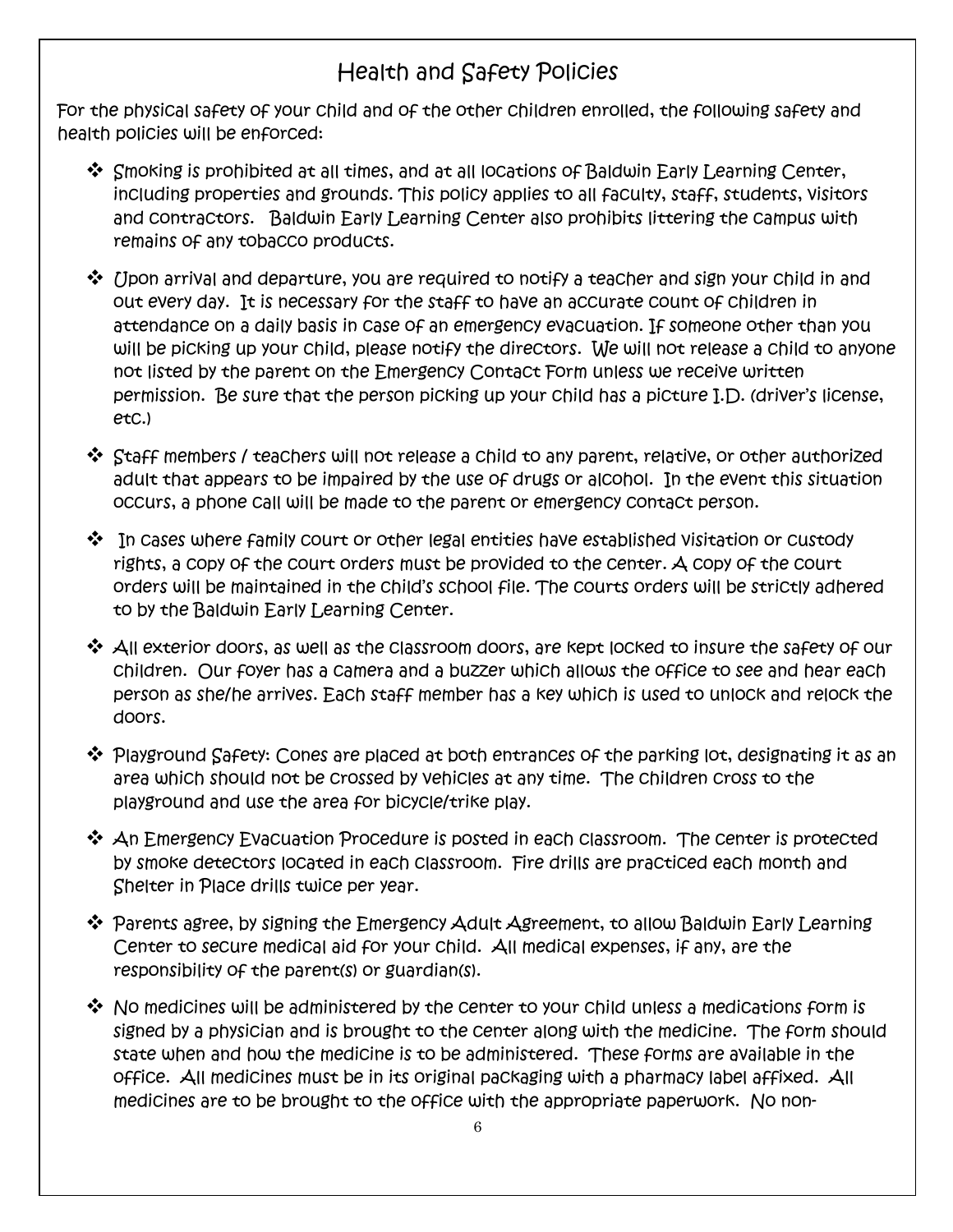prescription medicines will be administered without a completed form from the doctor. The medications are stored in an area which is inaccessible to the children. If possible, send in only the amount of medicine needed for the duration of time we are to administer it to the child.

- $\clubsuit$  Non– prescription medications must be accompanied by a medication order form filled out and signed by the parent and must be in its original container. We are permitted to administer medication only one time during an illness for non-prescription medications. Upon arrival, you must sign in and notify a staff member of your child's need for medicine, and provide the medicine order form to the directors so that it can be properly stored. The dispensation of medication is undertaken as a professional courtesy, and is not required by law. Our center reserves the right to refuse to dispense medication to any child if necessary procedures are not followed.
- $\clubsuit$  Our staff makes every effort to ensure the safety of your child. [Jnfortunately, minor accidents may occur. In order to keep you informed, you will be asked to sign an accident report, which will give you the details of the accident and first aid measures taken. Scrapes and minor cuts are treated with soap, warm water, and a Band-Aid. Bumps are treated with a cold compress. In the case of a head injury, a family member will be called and the child will be observed closely for signs of a concussion. If the injury is of serious nature, we will contact emergency response teams and you will be contacted immediately. If we cannot contact you, we will contact the first person on your emergency contact form. We will continue our attempt to contact you or individuals on your emergency contact form until we are successful.

#### Illness Policy

v We need your cooperation in keeping our school a healthy place for your child. To ensure success, we need you to watch for symptoms of contagious illnesses. This is to protect your child, as well as the other children attending our school. Please keep your child home if he/she has conjunctivitis, an elevated temperature of 100 degrees or more, diarrhea, vomiting, severe congestion, wheezing, yellow/green nose drainage, ear or throat infection, impetigo, ringworm or lice until they have been treated for 24 hours, or any symptoms of a more severe illness such as COVID-19 which includes shortness of breath, coughing, and a fever.

If your child shows any signs of the listed illnesses while in attendance at our school, we will do our best to make the child comfortable while arrangements are made to have the child picked up. If a parent cannot be located within 15 minutes of the child's illness, the next person on the emergency contact form will be notified. Children who are sent home due to illness will not be permitted to return to the school until all signs of their illness have been gone for 24 hours. The only exception to this rule would be if a licensed physician indicates in writing that the child presents no health risk to others and is now able to participate in all regular school activities. Certain communicable diseases are required to be reported to the Department of Health so that control measures if needed can be implemented. Parents and staff are required to notify the school immediately if a child or family member has been exposed to or developed a known or suspected communicable disease.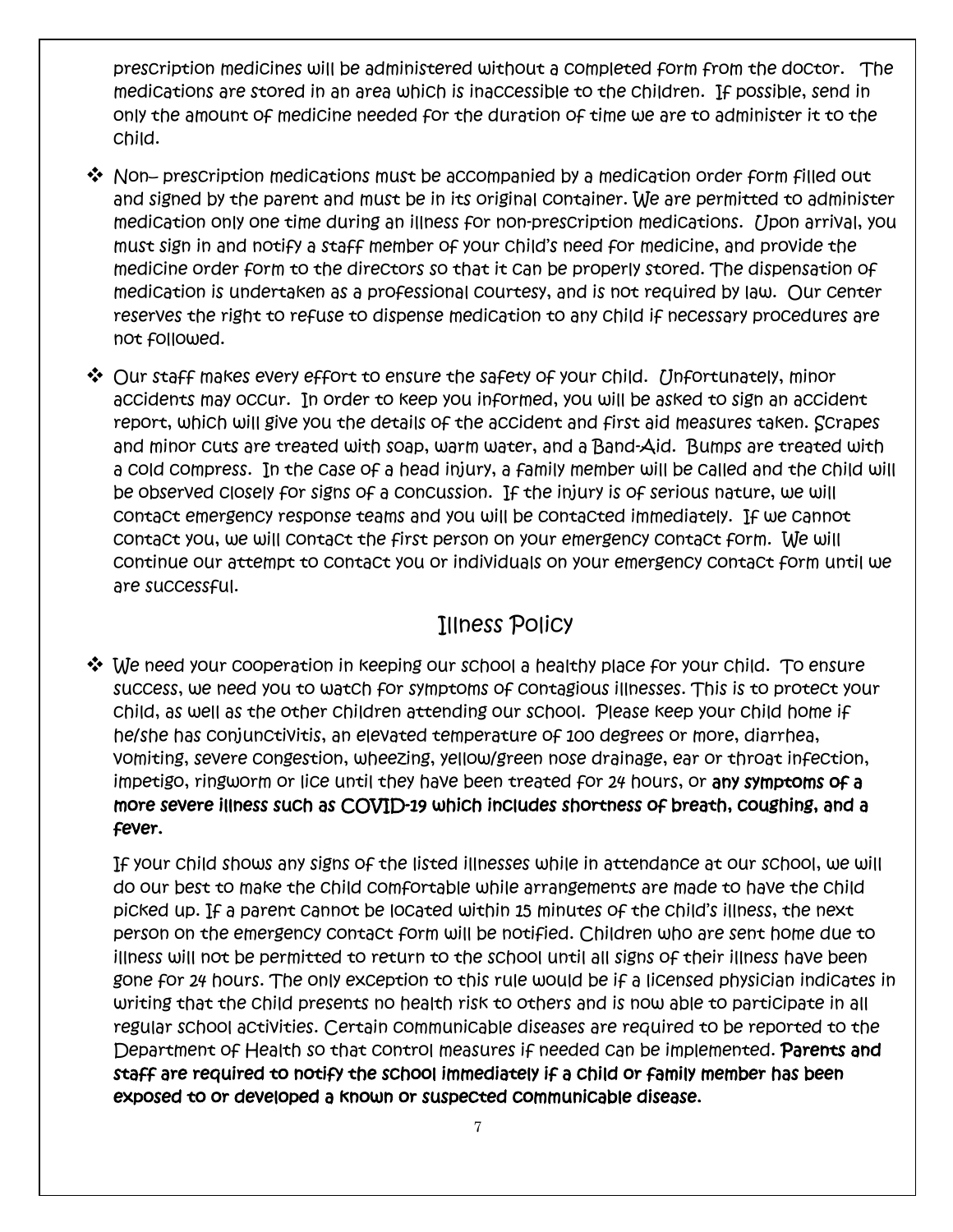Baldwin Early Learning Center cannot be held responsible if your child contracts an illness while in attendance.

Children must be fever free without the use of medications for a 24 hour period before returning to school. In the case of a more severe illness such as COVID-19, we must notify the CDC and the Office of Child Care who will determine when your child may return.

In light of the unique and difficult challenges and concerns posed by the recent COVID-19 public health crisis, effective immediately, Baldwin Early Learning Center (BELC) is amending the 2019-2020 Parent Handbook to implement the enclosed policies. All other provisions of the handbook shall remain in full force and effect.

We understand that this is a scary time for our community and we well be making reasonable efforts to ensure the safety of our staff, children and families, including the introduction and enforcement of these new policies. We will continue to monitor the situation and may add to, or modify, and BELC policies, including these, as may be necessary and appropriate.

As a condition of your child's continued enrollment at BELC, all parents or guardians will be required to sign the last page of this handbook.

#### Public Health Emergency Closures

While we certainly hope that it will not be the case, there may be future instances when it will be necessary for the center to close as the result of a public health emergency such as the COVID-19 outbreak. This may include, but will not necessarily be limited to, instances when BELC is required to close in compliance with a federal, state or local government order or when the center is required or advised to close to address a confirmed or suspected outbreak amongst the staff or children.

Please be advised that, in the event that BELC must close for any period of time due to a public health emergency, no refunds will be issued for those periods when the center is closed and the usual tuition payment shall be made. If, in the event, that your child must remain out of the center for 2 weeks or more due to COVID, 50% of your tuition payment shall be made to your child's second week of absence.

#### COVID-19 Symptoms or Exposure

The Centers for Disease Control and Prevention (CDC) have identified the following as common symptoms of COVID-19 (check CDC.gov for the latest information):

-Cough -Shortness of breath or difficulty breathing -Fever -Chills -Muscle pain -Sore throat -New loss of taste or smell

Families must promptly notify the center in the event that any member of a child's household(s):

- 1. has tested positive for COVID-19
- 2. is exhibiting symptoms of COVID-19 or
- 3. is known to have been exposed to someone with COVID-19.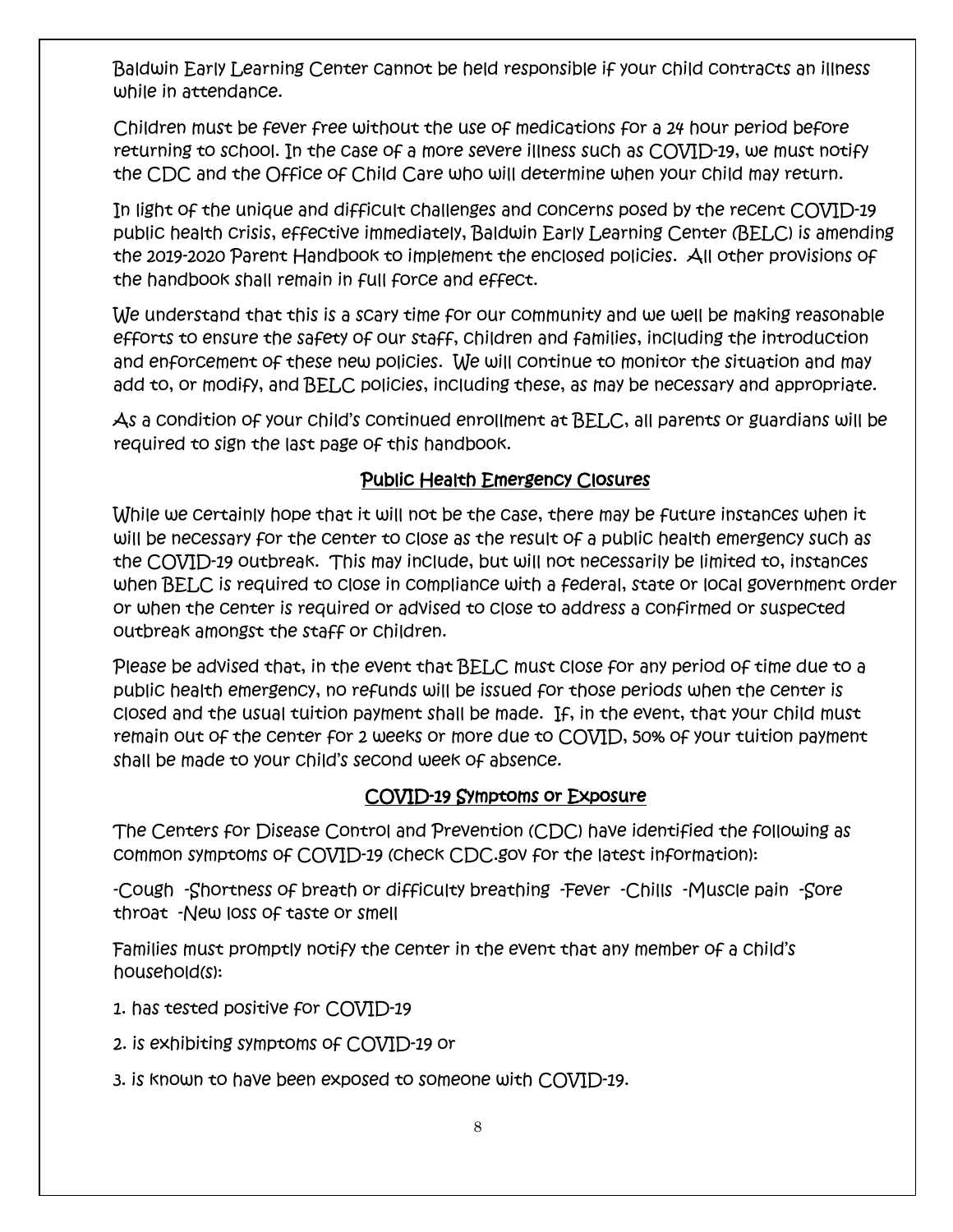In such event, under no circumstances should the child or any other member of the household enter the center until the recommended period of self-isolation has been completed or it has been otherwise confirmed that no members of the household are infected with COVID-19. Baldwin will work directly with any affected or potentially affected families to provide direction and guidance as when the child may return to the center. Such requirements may change based on the most recent guidance from the CDC and other authorities.

In addition, children may not come to the center if they or any member of the household are experiencing fever or symptoms of any contagious illness. Children may return when they (or the member of their household) are fever and symptom free for 72 hours. In certain cases, a child may be able to return sooner than 72 hours if they can provide satisfactory medical evidence that they have no risk of being contagious.

#### Child or Family Member Travel

Until further notice, families must promptly notify the center in the event that a child or any member of the child's household will be travelling out of the United States or to any location with a large number of cases such as an area that is on a "lockdown" or has a "Stay At Home Order". Depending on the means and destination of travel, BELC may require that the child be kept home for a reasonable period after the child or the member of the household has returned from travel. As this is a rapidly evolving situation, we encourage families to discuss contemplated travel and any stay at home period that may be required thereafter, with BELC prior to finalizing their travel plans.

### Emergency Preparedness Plan

Our child care center's philosophy is to keep your child(ren) safe at all times when he/she is in our care. With recent world and local events, we have developed an emergency plan that will be put into place in the event that special circumstances require a different type of care. Plans for these special types of care were implemented recently. The specific type of emergency will guide where and what special care will be provided.

- $\div$  Shelter at the site This plan would be put into place in the event of a weather emergency or unsafe outside conditions or threats. In this plan, children will be cared for indoors at the center and the center may be secured or locked to restrict entry. Parents will be notified if they need to pick up their child before their regular time.
- $\div$  Evacuation to another site This plan would be put into place in the event that it is not safe for the children to remain at the center. In this situation, staff has predetermined alternate sites for care. Our first choice is to evacuate to the Baldwin Memorial United Methodist Church at 921 General's Highway. Our second choice is to evacuate to Millersville Elementary School at 1601 Millersville Road. We have gained permission from both of these locations to shelter there. The choice of site is determined by the specific emergency and what would be an appropriate alternate site.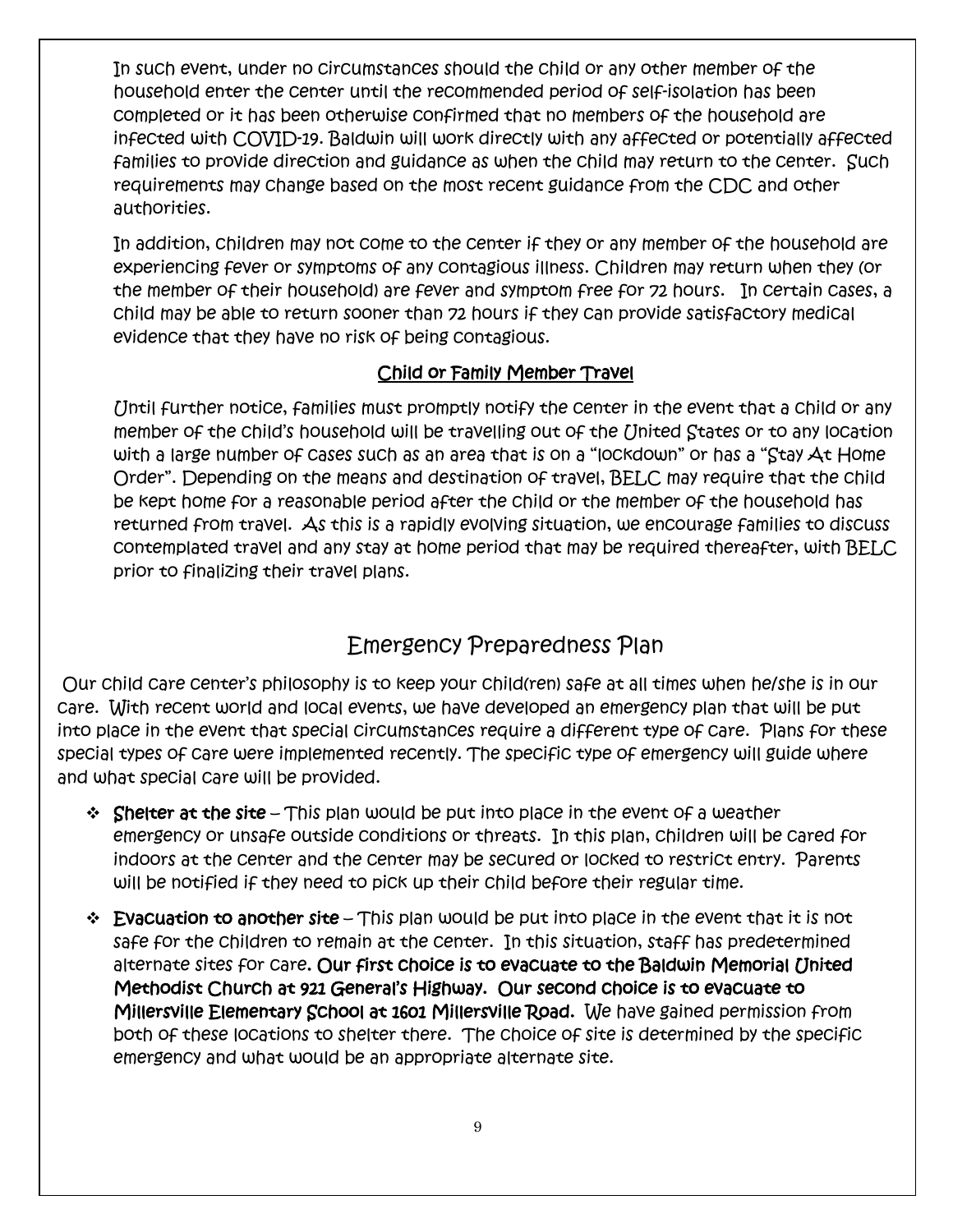- $\div$  Method to contact parents in the event of an emergency, parent will be called and a note will be placed on the door indicating our location. We ask that you provide the office with a priority phone number that we would call first and would most likely be answered immediately.
- $\div$  Emergency ends/reuniting with children When the emergency ends, parents will be informed and reunited with their children as soon as possible. The contact methods listed above will be used to inform parents.

 The purpose for sharing this information with you is not to cause you worry, but to reassure you that we are prepared to handle all types of emergencies in a way that will ensure the safety of your child(ren). In the event of an actual emergency, please do not call the center – it will be important to keep the lines open. If you have questions regarding this information, talk with the center director or your child's teacher.

### General Classroom Policies

- $\clubsuit$  Please provide written notes or call the office in the morning @ 410 923-2832 regarding information pertinent to your child. You may also email us at baldwinelc21108@gmail.com.
- $\clubsuit$  Children may bring items of interest to the center for Show and Tell, only on scheduled days. Children may bring only one item at a time. Special items for naptime are the exception to this rule.
- $\clubsuit$  Birthdays are important to young children. They may bring a special treat for snack time to celebrate their birthday. Please schedule this with your child's teacher.
- $\clubsuit$  Parents are always welcome. However, at this time, we are not allowing family members into the classrooms until after closing time.
- **\*** Parent Conferences are scheduled twice a year. Your child's teacher will schedule and contact you regarding your conference.

### Positive Discipline

Baldwin Early Learning Center's staff maintains a safe, non- threatening environment. Our staff fosters creativity, encourages exploration and allows children to make discoveries. We also set limits, and encourage self-discipline. We establish boundaries to reassure that young children have order and stability.

It is the policy of our center to minimize disciplinary issues and to help children monitor their own behavior through the use of positive reinforcement. Our staff encourages self-control, selfdirection, responsibility, and cooperation. Our staff is trained in the use of positive discipline. Positive discipline instructs children what they should do rather than what they should not do. The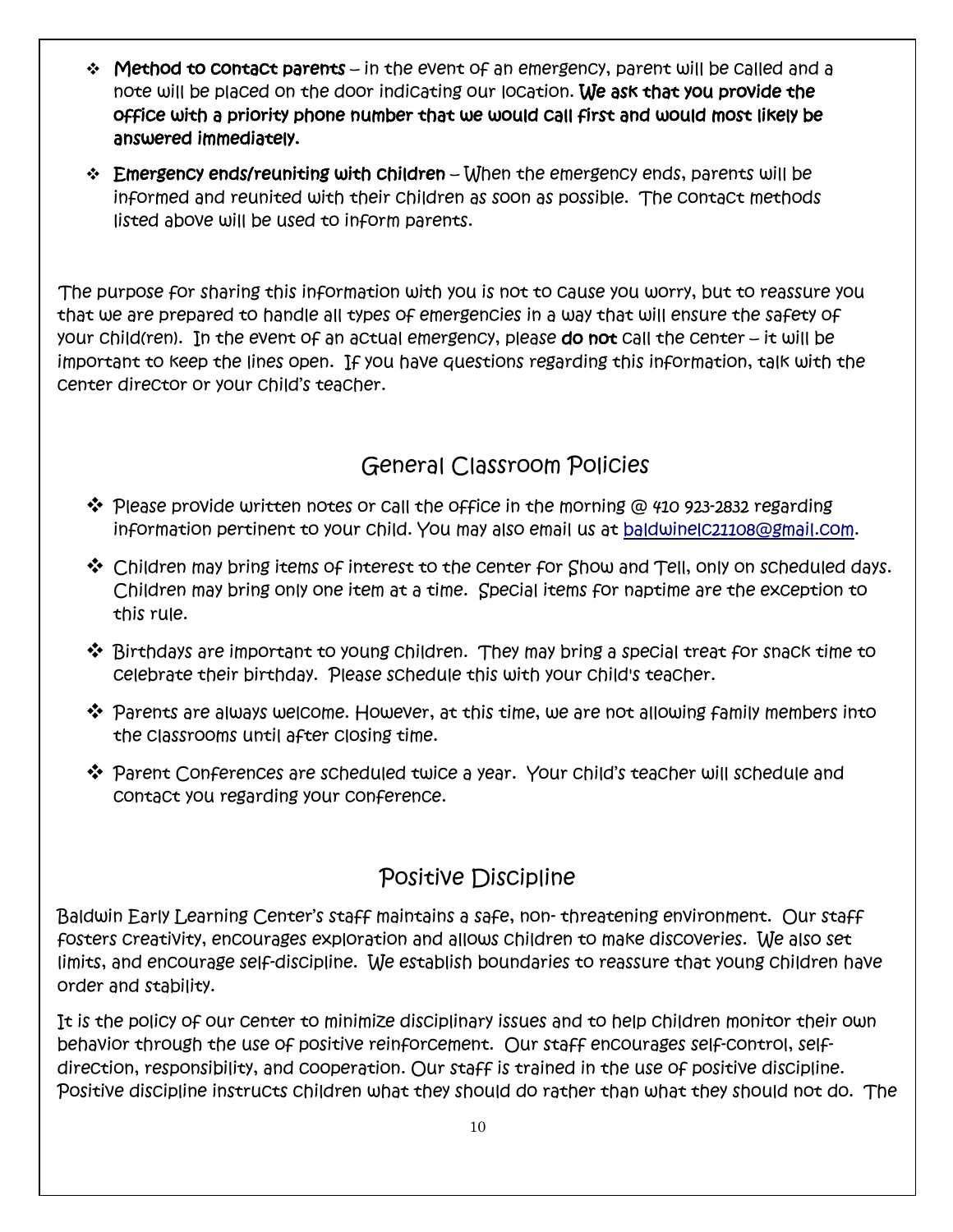staff also utilizes redirection when disciplining the children as well as providing alternate choices when need be. We encourage our staff to teach the children problem-solving skills. We believe that helping the children work through problems and come to acceptable solutions is preferable to punishment.

A visual schedule of the day's routine as well as general classroom rules is posted in each classroom.

When and ONLY when the behavior places a child or teacher in danger, the child may be removed from the group situation. The child will be removed not longer than one minute per each year of age. More importantly, the child will then take part in a discussion, with a staff member, regarding appropriate behavior. Aggressive behavior towards other children or staff members will not be tolerated. Parents will be asked to pick their child up if there is consistent aggressive behavior. We will make every effort to work with the child and the parent to promote proper behavior for the safety of all involved; however, if the persistent aggressive behavior continues to be a problem we reserve the right to ask for the parent to remove the child for the day or from our program.

### Hours of Operation

At this point in time, we are open from 6:30 AM to 5:30 PM, Monday through Friday. We are open year round and offer a summer program for children age 2 through age 11.

### Holidays

Our school will be closed on the major holidays listed below. Payment is expected for these holidays. We are required to follow strict child-staff ratios; therefore, we are unable to switch your child's day of attendance in the event of a holiday.

#### New Year's Day MLK Day President's Day Memorial Day July 4th Labor Day Thanksgiving Day Friday after Thanksgiving Christmas Eve and Christmas Day

We will close for 2 days in June and 2 days in August to prepare for the summer and fall programs: No payment is expected for these days.

### Inclement weather / emergency closing

 In the event of inclement weather, we will make every attempt to open the center while ensuring the safety of our staff and the children in our care.

We base our decision to have a delayed opening or to be closed on the decisions made by Ft. Meade. The center will determine if a closure or a delay is necessary. To be notified when there is a delay or closure, text "ftmeadealerts" to 40404.

We will send e-mail to all our families and will change our voice mail.

If Anne Arundel Government is closed, Baldwin will not open. Please call our voicemail by 6:00 a.m. or check your email to learn of the decision.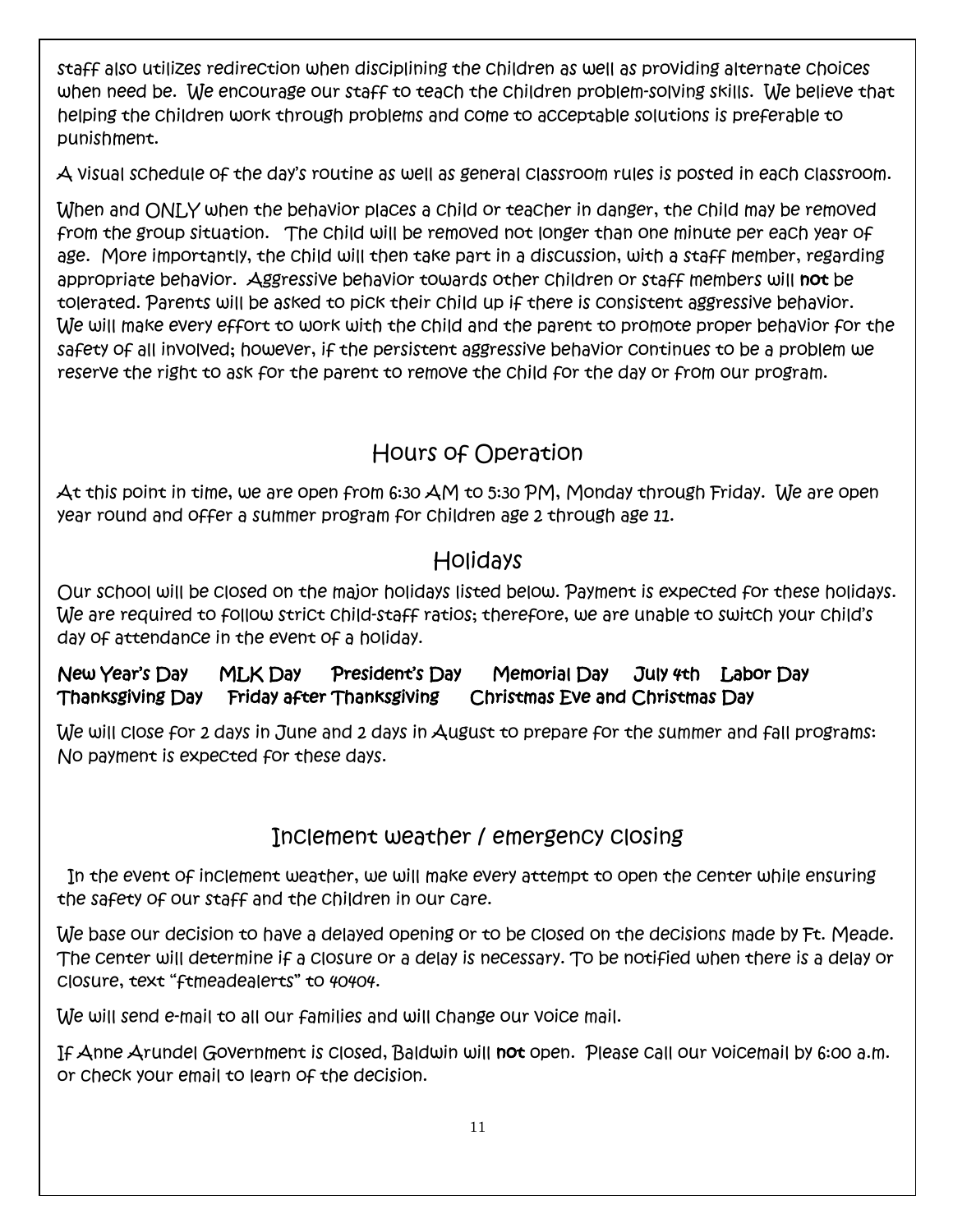If inclement weather /an emergency should occur during business hours, we will make every reasonable attempt to remain open. However, in the case of extremely dangerous road conditions or a statewide emergency it may be necessary for the school to close early. If we need to close early, you will be notified to pick up your child as soon as possible. Keep all emergency information current so that we can immediately contact you.

Facility-related closings: in the event that the building which houses BELC cannot be occupied due to things such as power outage, lack of water or septic access, or damage to the building from environmental issues, to name a few possibilities, and that the children cannot be temporarily located at another location such as the Church's Sanctuary, parents are responsible for the first two consecutive days of the outage. Parents are not responsible for outages for the same incident that extend beyond two consecutive days.

#### Parent Communication

Our center has an open door policy. However, due to COVID-19 and its variants, parents are restricted as to their visitations. We feel that communication is the key to providing a healthy learning environment for your child. We encourage you to let the staff know about the daily routine, likes, dislikes, discipline strategies, and any other relevant information regarding your child. We will keep you informed of our curriculum and daily events through our monthly calendar, newsletter, emails or daily notes.

#### Meals

Breakfast will be served to the children who arrive prior to 8:30am. Baldwin Early Learning Center follows the guidelines of the Maryland State Department of Education (MSDE). Milk or water will be available with all breakfast entrées.

A mid-morning snack is served by our staff that consists of choices recommended by the United State Department of Agriculture (USDA). You are responsible to send a lunch for your child in a small labeled lunch box. Milk or juice is provided for breakfast, snacks, and lunch, so there is no need to send a drink unless your child is on a special diet. Parents are also reminded to pack an afternoon snack of a *healthy choice*. Please be sure that the food is "ready to eat", i.e. fruit peeled and sliced. We also provide utensils for all meals. Please refrain from sending items easily choked on in your child's lunch or snack. Please be sure grapes, carrots, hot dogs, etc. are sliced.

### Nutrition Policy

Although families are responsible for packing the child's lunch, the staff monitors the food items which are in the lunch box. Should a lunch contain a peanut butter product, that child will sit at a table with classmates who are not allergic to peanut butter. Additionally, if the staff determines that a lunch contains only items which are not considered "healthy" choices, we will supplement the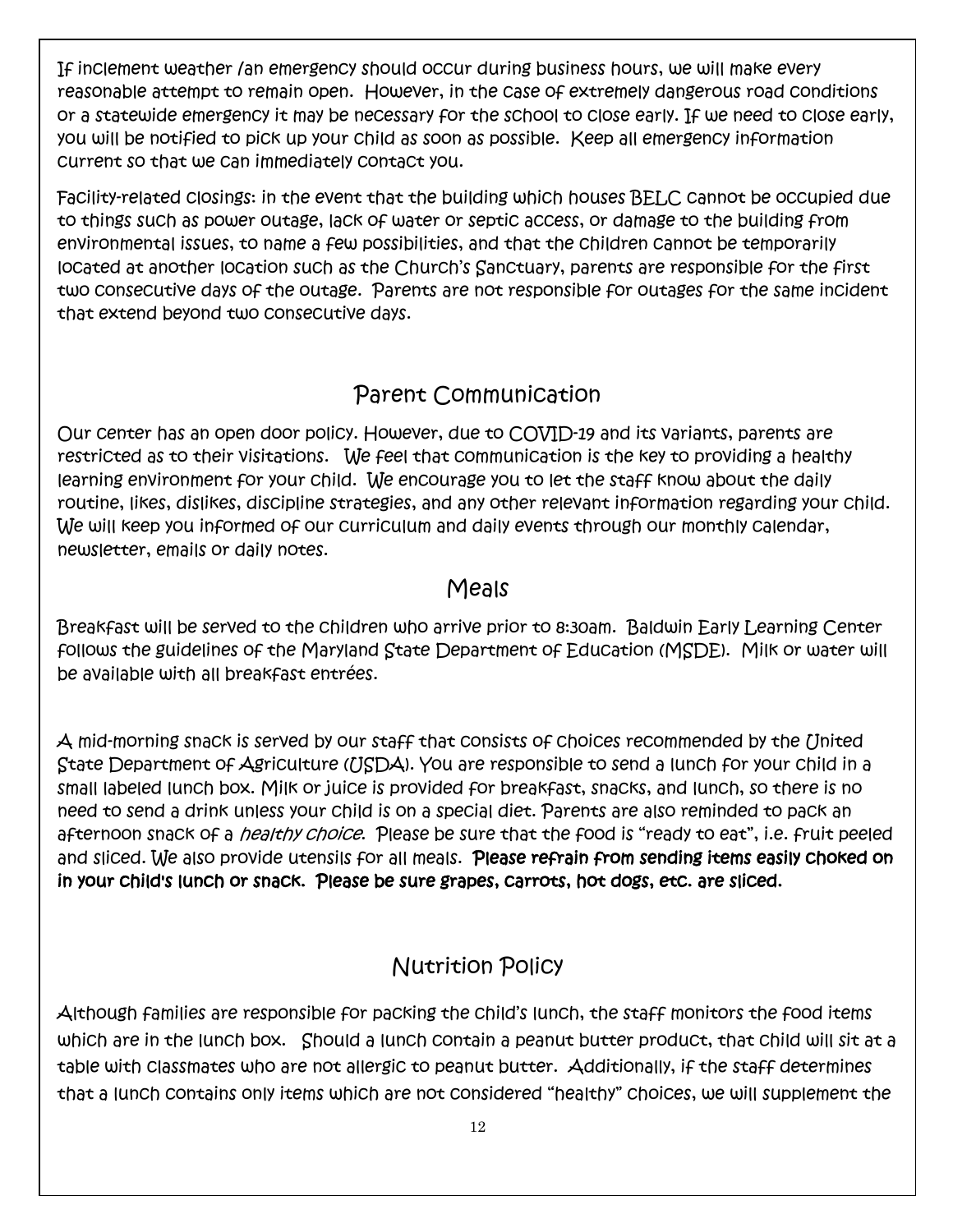lunch with food from the center's supply to fulfill the missing food group(s). For instance, if there is no fruit in the lunch, we will offer fruit to the child. Should a lunch containing only non-healthy choices continue to be sent in with the child, the directors will have a conference with the family and provide resources about healthy food choices.

### Special Diet

If your child has any food allergies, your physician's written instructions concerning such allergies must be on file at the center. Please notify us if your child has any food restrictions due to religious beliefs or a medical condition. We will ask parents for their permission to place their child on a posted allergy list to ensure that all staff is well informed of this information.

### Special Programs

Families will be informed of any and all special programs which have been scheduled by the center.

Christmas Program: A Christmas program is scheduled during the month of December. All children at the center are encouraged to participate. You will be notified if a program is scheduled this year.

### Pastor Phil's Corner

Pastor Phil's Corner was implemented in 2001 when he began his mission at the Baldwin Memorial UM Church (BMUMC). Pastor Phillip Tocknell is no stranger to the children of the childcare center. He greets the staff and each child on a daily basis with words of wisdom and a great big smile. With the love that Pastor Phil has for the children, his wish is to be very active with the center. The doors of the BMUMC are always open and Pastor Phil invites everyone to worship with the church. Pastor Phil is also available for spiritual counseling and guidance at any time regardless of your church membership or religious preference. The staff and children of Baldwin Early Learning Center are very blessed to have such a wonderful Christian leader to teach the love of God to the children.

### Toys from Home

Children are to leave their personal toys at home to prevent breakage, loss, and disagreements. They may bring a special toy on Show-n-Tell days only or a "comfort" stuffed animal for during nap time. The teacher will inform parents of the days when Show-n-Tell occur during the week. Please refrain from sending expensive or sentimental items such as family heirlooms to the center. School age children may bring in toys only on days they attend Baldwin all day. Baldwin cannot be held responsible for personal items should they become lost, broken or stolen from the center.

### Parking

Enter the main parking lot using the driveway with the in arrow. Exit the main parking lot using the driveway with the out arrow. Do not leave the lot going out of the entrance.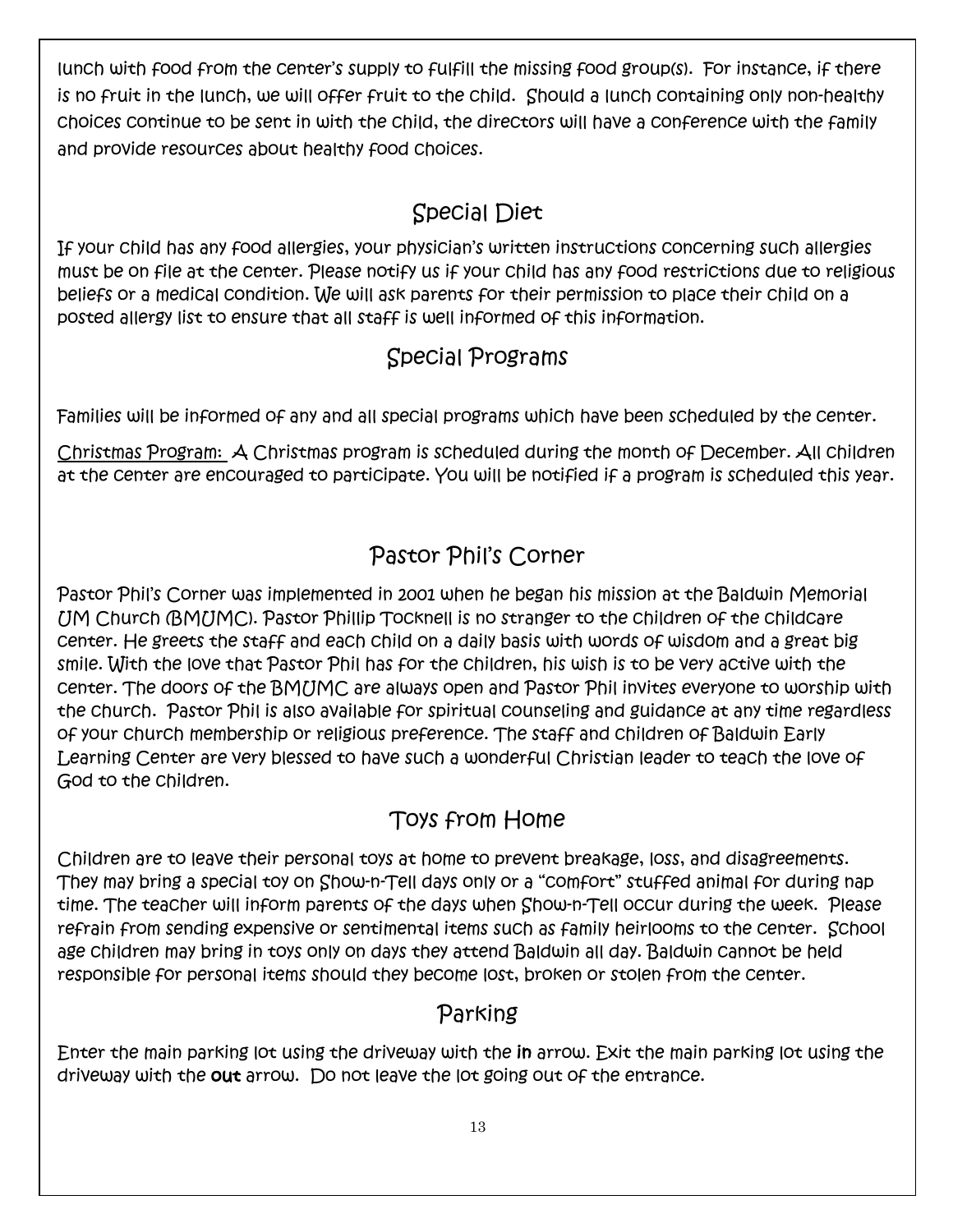Go slow. Please DO NOT SPEED. Be extra cautious when leaving a parking space as a child may be entering or exiting a car.

Baldwin asks that parents do not leave children unattended in the parking lot or playground area and that your keys are kept with you at all times.

Please be sure to turn your car off while picking or dropping off children.

### Special Birthday

Birthdays are celebrated a little differently in each classroom. Families can inquire about your child's birthday celebration in his/her respective classroom. Families who wish to provide a small, special snack time treat may do so, but must make advanced arrangements with the classroom teacher. Baldwin discourages families from distributing birthday invitations to private birthday parties via the school unless the entire class is invited. We suggest that you use the telephone directory information which will be given to you at the beginning of each school year.

### Field Trips

We will schedule various field trips throughout the year. We will need many parent volunteers. A completed permission slip must be submitted for each child in order for them to attend the field trip. If the children are riding in a car, they must be in car seats. We will not participate in field trips unless we have enough parent volunteers and drivers.

### Fundraisers

As is the nature of any privately funded educational institution, all of the funds required to provide a quality program cannot come from tuition alone. Baldwin Early Learning Center conducts fund-raisers each year. Funds from these projects go directly to benefit the children's program at Baldwin.

### Volunteering

We welcome parents interested in volunteering, however, at this time, we cannot allow volunteers in the classroom. We will notify you when this restriction is lifted. Activities such as puppet shows, book reading or even class lessons can add tremendous richness to the lives of these children. If you are gifted in one of these areas, you may assist as little or as much as you'd like, contingent on our schedules. Please speak with the Directors to make arrangements. Activities must be offered to all children on a class by class basis. If you volunteer more than once a week you will be required to have a medical form and background check on file at Baldwin.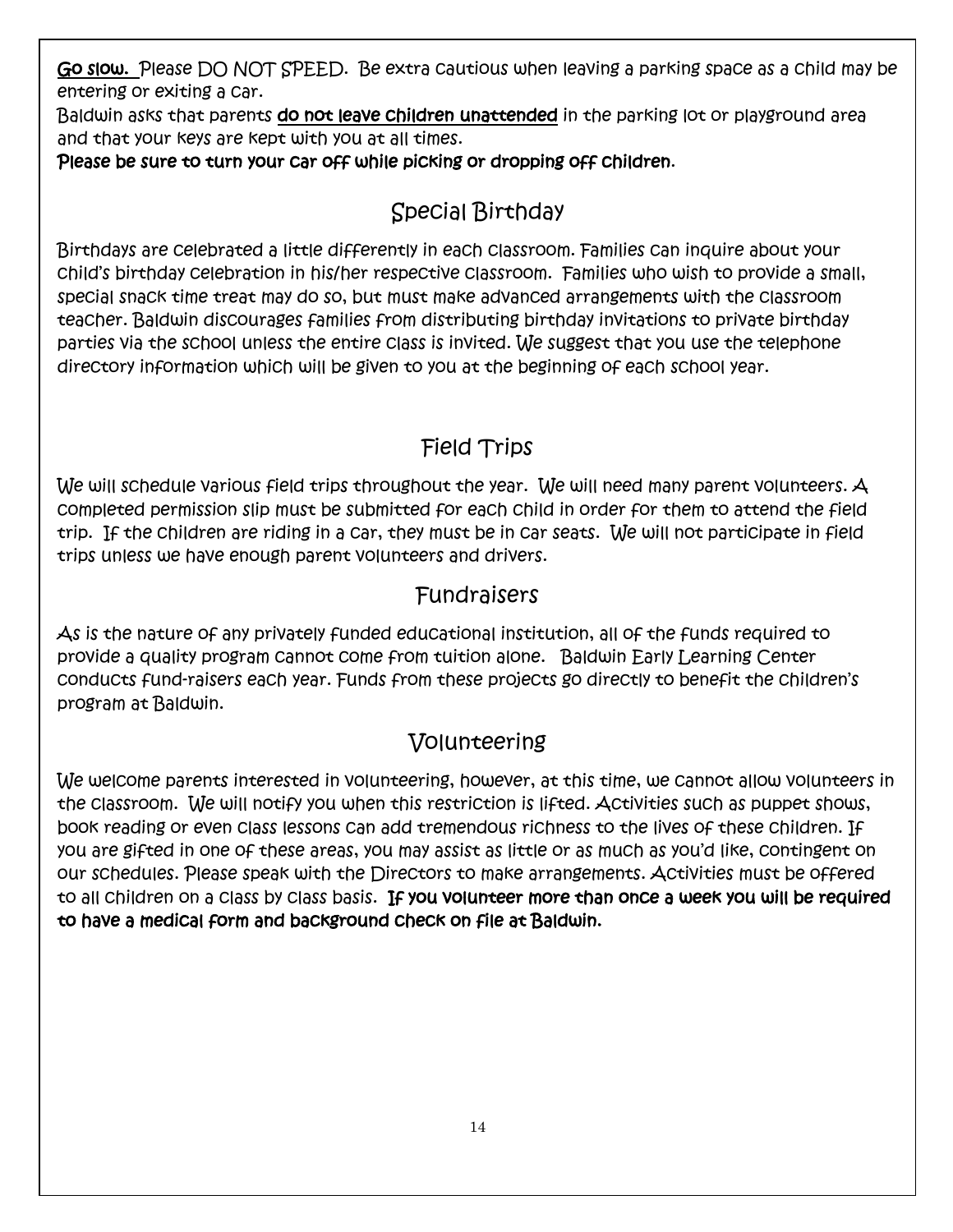#### *A PA REN T 'S G U ID E T O REG U LA T ED C H ILD C A RE*

#### *Im p o r t a n t In f o r m a t io n f o r Pa r e n t s o f C h ild r e n in C h ild C a r e Fa c ilit ie s*

#### *A p u b lic a t io n o f t h e M a r yla n d St a t e D e p a r t m e n t o f Ed u c a t io n D iv is io n o f Ea r ly C h ild h o o d D e v e lo p m e n t*

#### *O f f ic e o f C h ild C are*

#### *w w w .m a r yla n d p u b lic s c h o o ls .o r g /M SD E/d iv is io n s /c h ild \_c a r e /c h ild \_c a r e .h t m*

#### *T h is p age p r o v id e s in f o r m at io n ab o u t :*

*• T h e r e q u ir e m e n t s t h a t St a t e -re gu lat e d f am ily c h ild c are h o m e s an d c h ild c are c e n t e rs*   $m$  u st meet.

*• Yo u r r igh t s an d r e sp o n sib ilit ie s as t h e p ar e n t o f a c h ild in r e gu la t e d c a r e , a n d*

*• H o w an d w h e r e t o f ile a c o m p lain t if yo u b e lie v e yo u r c h ild c ar e p r o v id e r h as v io lat e d*  State child care licensing regulations.

#### *W h o re gu lat e s c h ild c are ?*

*A ll c h ild c a r e in M a r yla n d is r e gu la t e d b y t h e M a r yla n d St a t e D e p art m e n t o f Ed u c at io n (M SD E), D iv isio n o f Ea r ly C h ild h o o d D e v e lo p m e n t . W it h in t h e D iv is io n , c h ild c a r e lic e n sin g is t h e sp e c if ic r e s p o n sib ilit y o f t h e O f f ic e o f C h ild C a r e (O C C ), Lic e n sin g B r a n c h . A ll c h ild c a r e f a c ilit ie s m u s t m e e t m in im u m h e a lt h , sa f e t y, an d p r o gr a m s t a n d a r d s s e t b y M a r ylan d la w . T o r e m a in lic e n s e d , f a c ilit ie s m u s t m a in t ain c o m p lian c e w it h t h o s e s t a n d ar d s . Ev e r y lic e n s e d f a c ilit y is in sp e c t e d b y O C C a t le a s t o n c e e a c h ye a r t o e v a lu a t e*  the facility's compliance with child care regulations.

*O C C 's t h ir t e e n Re gio n a l O f f ic e s a r e r e s p o n s ib le f o r lic e n sin g a c t iv it ie s , in c lu d in g:* 

- *Is s u in g c h ild c a r e lic e n s e s ;*
- *•In s p e c t in g c h ild c a r e f a c ilit ie s;*
- *In v e s t iga t in g c o m p lain t s a ga in s t lic e n s e d c h ild c a r e f a c ilit ie s;*
- *In v e s t iga t in g r e p o r t s o f u n lic e n s e d (ille ga l) c h ild c a r e ; an d*
- *T a k in g e n f o r c e m e n t a c t io n w h e n n e c e s s a r y t o a c h ie v e c o m p lia n c e w it h r e gu la t io n s.*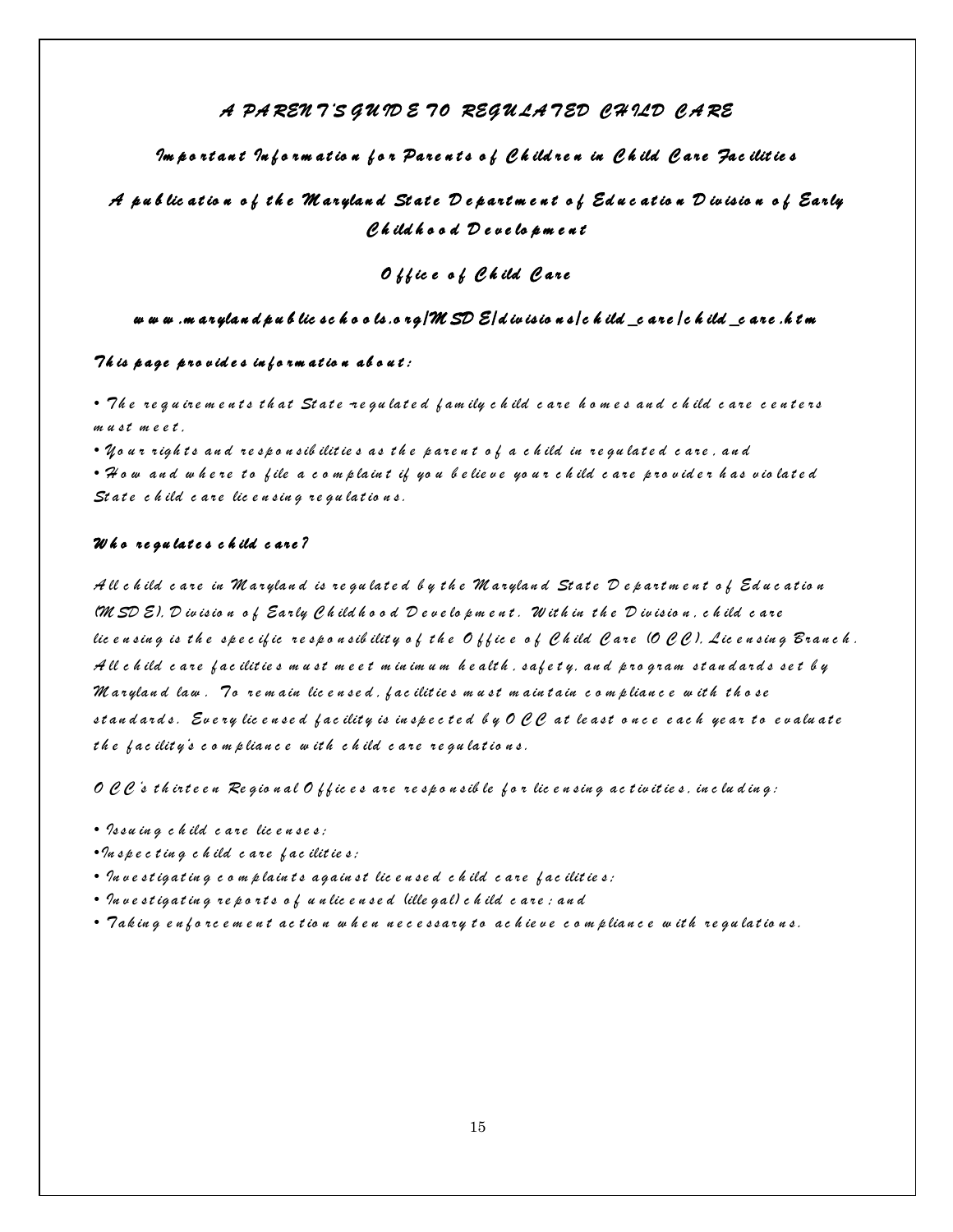#### There are two types of regulated child care facilities:

Family child care homes and child care centers.

#### Family Child Care Homes and Child Care Centers Must Meet the Following Requirements:

- Have the approval of OCC, the fire department and other local agencies, as required (i.e., zoning, health, and environment).
- Provide care only in the areas of the facility that have been approved for use.
- Have the license issued by OCC posted where it is easily and clearly visible to parents.
- The license shows: >the maximum number of children who may be present at the same time; >the age groups which may be served; and >the facility's approved hours of operation.
- At all times, each child must be supervised in a manner appropriate to the child's age, activities, and individual needs.
- All areas of the facility used for child care must be clean, well lit, and properly ventilated. Room temperatures should be comfortable.
- If food service is provided, food must be stored, prepared, and served in a safe, sanitary and healthful manner.
- The facility must offer a daily program of indoor and outdoor activities that are appropriate to the age, needs and capabilities of each child.
- An up-to-date emergency information card must be on file and maintained for each child.
- The facility must post an approved emergency evacuation plan and conduct evacuation drills at least monthly.
- Child discipline procedures must be appropriate to a child's age and maturity level and may not include the deliberate infliction of physical or emotional pain. Corporal punishment of any kind is strictly prohibited.

There are certain requirements that apply only to homes or centers.

#### Family Child Care Homes

• *(Ip to 8 children may be in care at the same time if the home meets certain physical* requirements. No more than 2 children under the age of two, including the caregiver's own, may be in care at the same time unless the home has been approved to serve additional children in this age group and an additional adult is present. Under no circumstance may care be provided at the same time to more than 4 children under the age of two.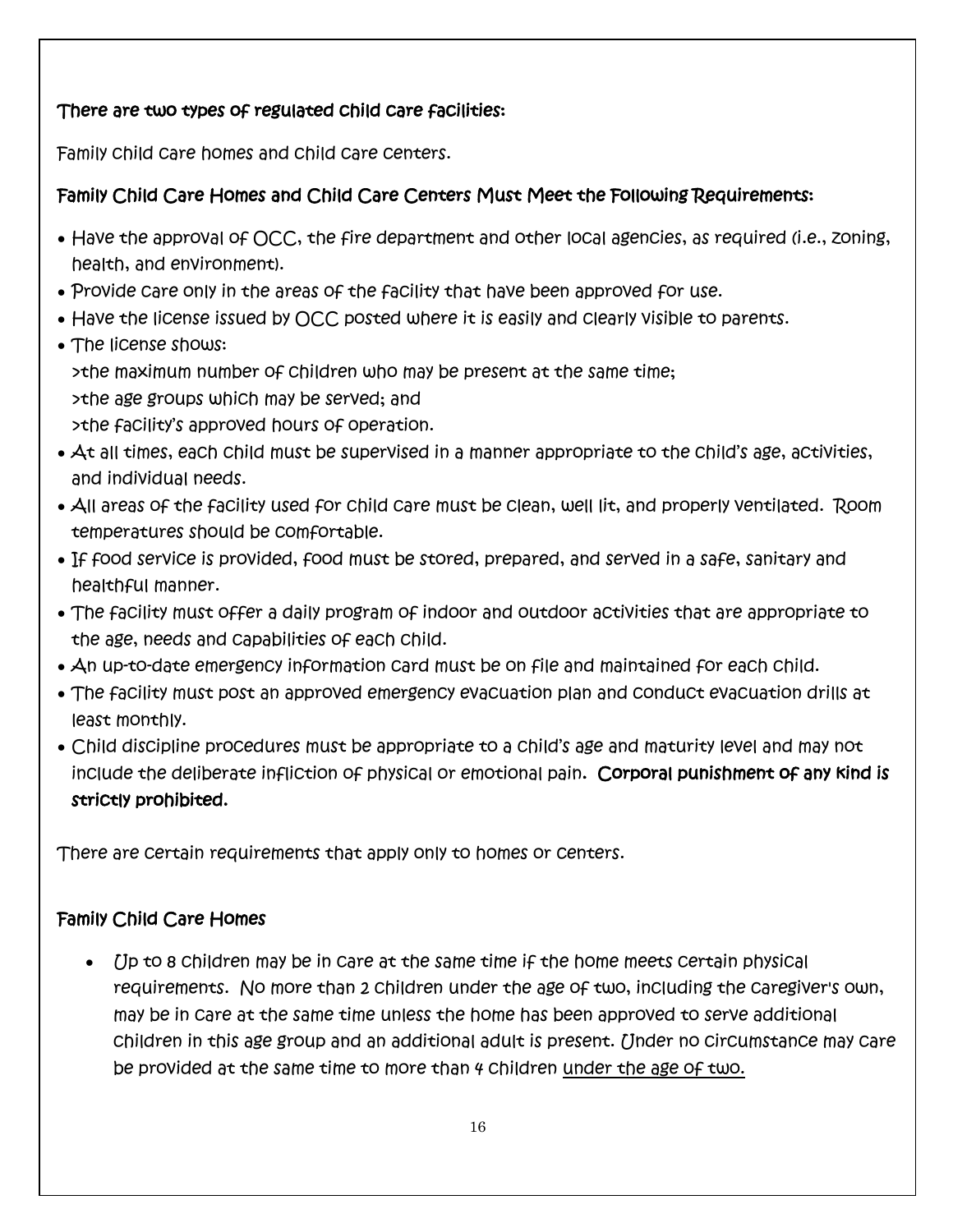• Each applicant for a family child care license must: >Have a criminal background check and child abuse/neglect clearance; >Submit a recent medical evaluation; and

>Complete pre-service training requirements, including certification in first aid and CPR.

- Each adult resident of the home must also have a criminal background check and child abuse/neglect clearance. ƒ
- After becoming licensed, the caregiver must periodically complete additional training. Also, current certification in first aid and CPR must be maintained at all times.
- Each caregiver must have at least one substitute who is available to care for the children in the event of the caregiver's temporary absence from the home. Each substitute is subject to approval by OCC and must have a child abuse/neglect clearance. If paid by the caregiver, a substitute must also have a criminal background check. Before allowing a substitute to provide care, the caregiver must tell the substitute how to reach parents in the event of an emergency and familiarize the substitute with the home's child health and safety procedures.

#### Child Care Centers

The center director and staff members who have group supervision responsibilities must meet minimum education, experience, and training qualifications. They must also meet continued training requirements each year.

The center director and all paid center employees must complete a criminal background check and a child abuse/neglect clearance, and submit a medical evaluation.

ƒIn each classroom, staff/child ratios and maximum group size requirements must be maintained at all times. The following table shows some basic age groupings and the applicable requirements:

| Age Group        | Ratio | Maximum Size |
|------------------|-------|--------------|
| $0 - 18$ months  | 1:3   |              |
| $18 - 24$ months | 1:3   | q            |
| 2 years          | 1:6   | 12           |
| $3 - 4$ years    | 1:10  | 20           |
| 5 years or older | 1:15  | 30           |

For every 20 children present, there must be at least one staff member who is currently certified in first aid and CPR. The There are certain requirements that apply only to homes or centers.

#### Your Rights and Responsibilities as a Child Care Consumer

You have the right to:

- Expect that your child's care meets the standards set by Maryland's child care licensing regulations (NOTE: the regulations are available online at:
- www.marylandpublicschools.org/MSDE/divisions/child\_care/regulate;
- Visit the facility without prior notification any time your child is there;
- See the rooms and outside play area where care is provided during program hours;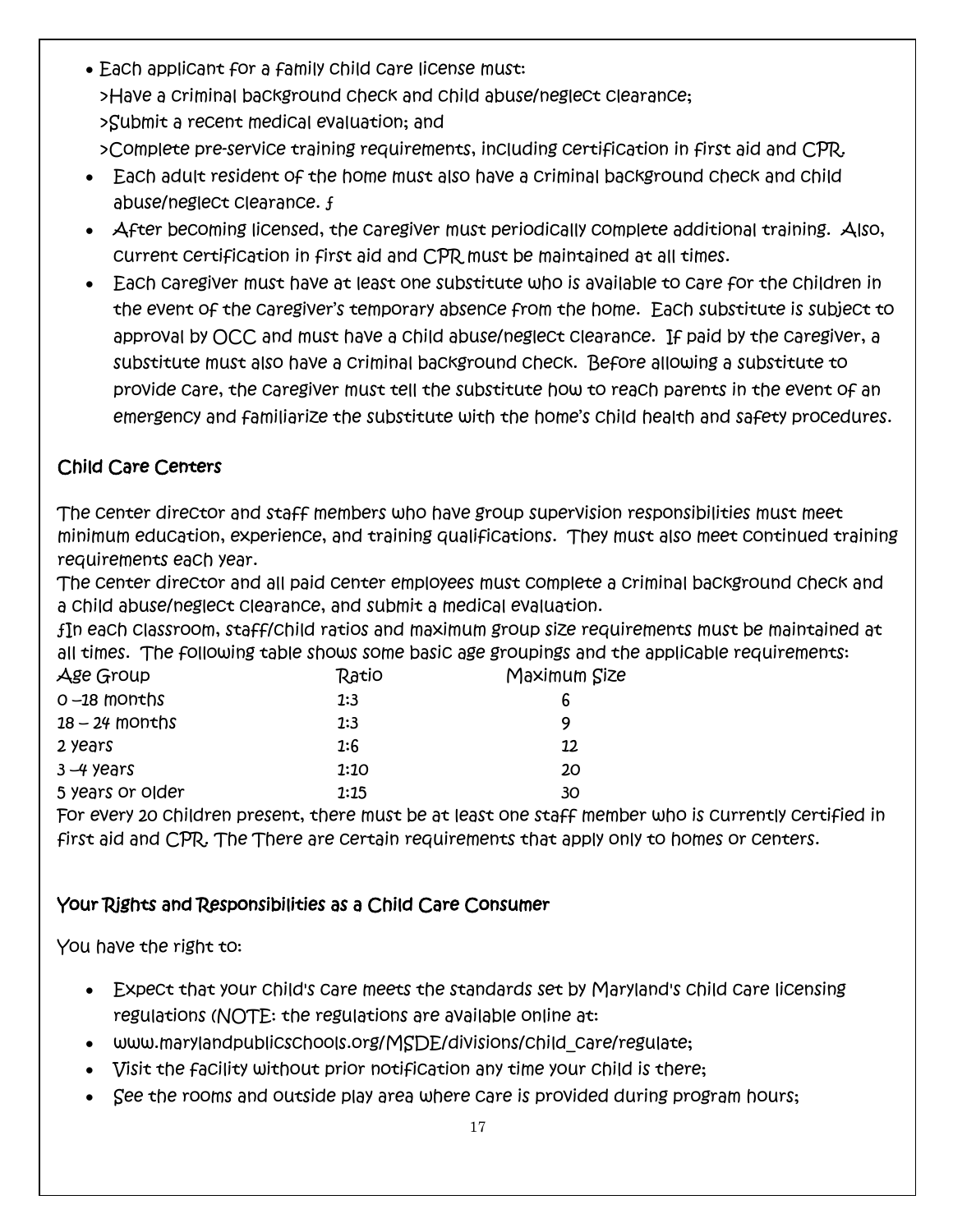- Be notified if someone in the family child care home smokes. In child care centers, smoking is prohibited;
- Receive advance notice when a substitute will be caring for your child in a family child care home for more than two hours at a time;
- Give written permission before a caregiver may take your child swimming, wading, or on field trips;
- Give written authorization before any medication may be administered to your child;  $f$
- Be notified immediately of any serious injury or accident. If your child has a non-serious injury or accident, you must be notified on the same day;
- File a complaint with OCC if you believe that the caregiver has violated child care regulations. Any complaint you make to OCC about the care your child is receiving will be promptly investigated by OCC;

Review the public portion of the licensing file for the facility where your child is or has been enrolled, or where you are considering enrolling your child.

#### How Do I File a Complaint?

If you wish to file a complaint, contact the OCC Regional Office in the area where the child care facility is located.

Complaints may be filed anonymously. Listed below are the Regional Offices and their main telephone numbers:

Region

| 1 - Anne Arundel County                      | 410-514-7850 |  |
|----------------------------------------------|--------------|--|
| $2 -$ Baltimore City                         | 410-554-8300 |  |
| 3-Baltimore County                           | 410-583-6200 |  |
| 4 – Prince George's County                   | 301-333-6940 |  |
| 5 - Montgomery County                        | 240-314-1400 |  |
| $6 -$ Howard County                          | 410-750-8770 |  |
| 7 – Western Maryland                         |              |  |
| Hagerstown - Main Office                     | 301-791-4585 |  |
| Allegany Co. Field Office                    | 301-777-2385 |  |
| Garrett Co. Field Office                     | 301-334-3426 |  |
| 8 –Upper Shore                               | 410-819-5801 |  |
| Caroline, Dorchester, Kent, Queen Anne's and |              |  |
| <b>Talbot Counties</b>                       |              |  |
| 9 – Lower Shore                              | 410-713-3430 |  |
| Somerset, Wicomico, and Worcester Counties   |              |  |
| 10 - Southern Maryland                       | 301-475-3770 |  |
| Calvert, Charles and St. Mary's Counties     |              |  |
| 11 - North Central                           | 410-272-5358 |  |
|                                              |              |  |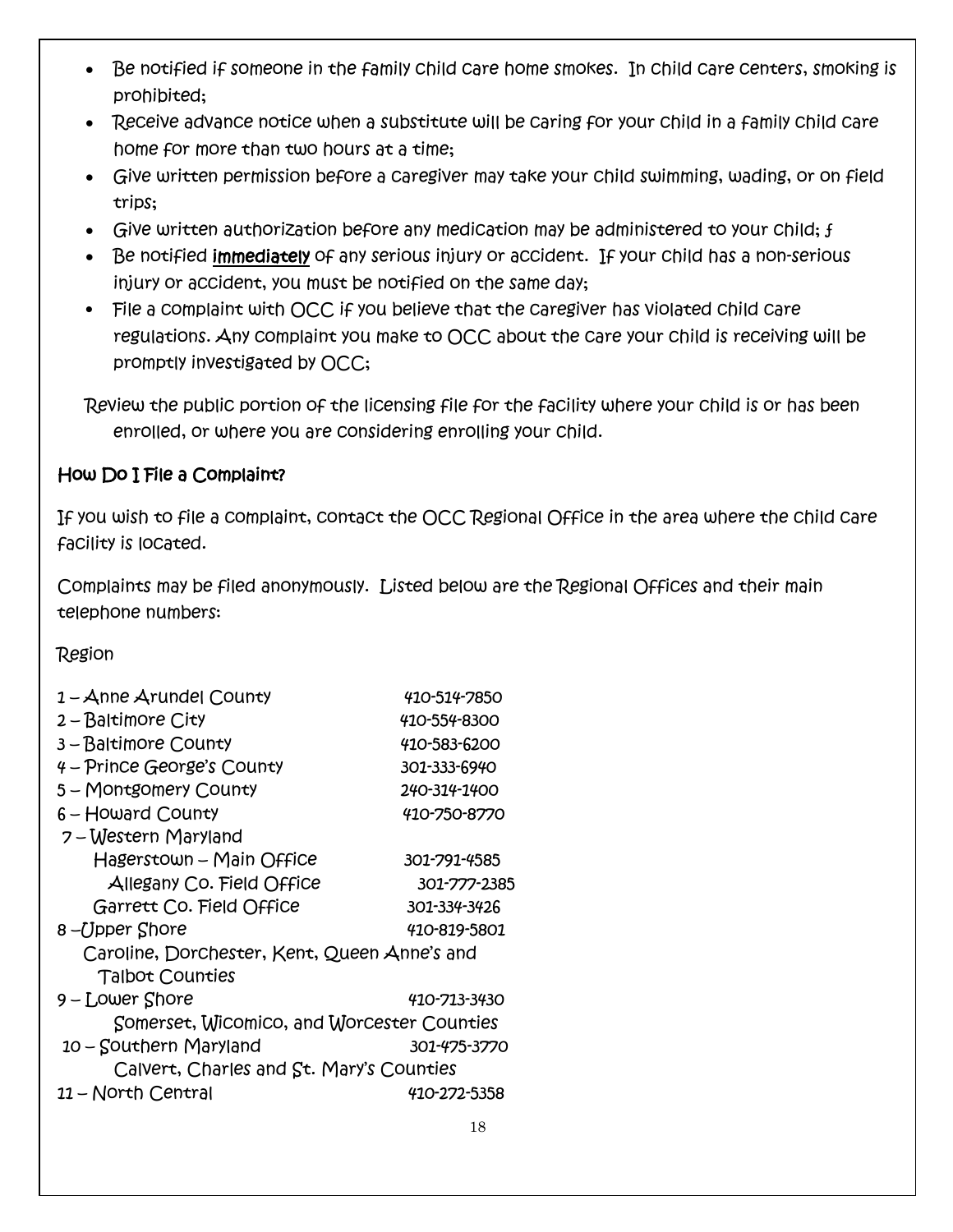Cecil and Harford Counties 12 – Frederick County 301-696-9766 13 – Carroll County 410-751-5438 The OCC Regional Office will investigate your complaint to determine if child care licensing regulations have been violated.

If you need additional help, you may contact the main office of the OCC Licensing Branch:

Program Manager, Licensing Branch MSDE Office of Child Care 200 West Baltimore Street, 10th Floor Baltimore, MD 21201 410-767-7805

#### ADDITIONAL INFORMATION

The Maryland Child Care Credential Maryland has a voluntary child care credentialing program that recognizes child care providers' education, experience and professional activities at six levels.

Credentialed providers are authorized and encouraged to display the seal issued by the MSDE Office of Child Care.

#### Program Accreditation

Child care programs have the option of becoming state or nationally accredited. Accreditation means that the facility and staff have met program standards of quality.

#### Child Care and the Americans with Disabilities Act

The federal Americans with Disabilities Act (ADA) requires all child care programs to make reasonable efforts to accommodate children with disabilities. For more information about the ADA, please contact the OCC Regional Office in your area or one of the following organizations:

LOCATE: Child Care Maryland Committee for Children, Inc. 608 Water Street Baltimore, MD 21202 Phone: (410) 752-7588 www.mdchildcare.org

#### Maryland Developmental Disabilities Council

 217 East Redwood Street, Suite 1300 Baltimore, MD 21202 Phone: (410) 767-3670 (800) 305-6441 (within Maryland) www.md-council.org